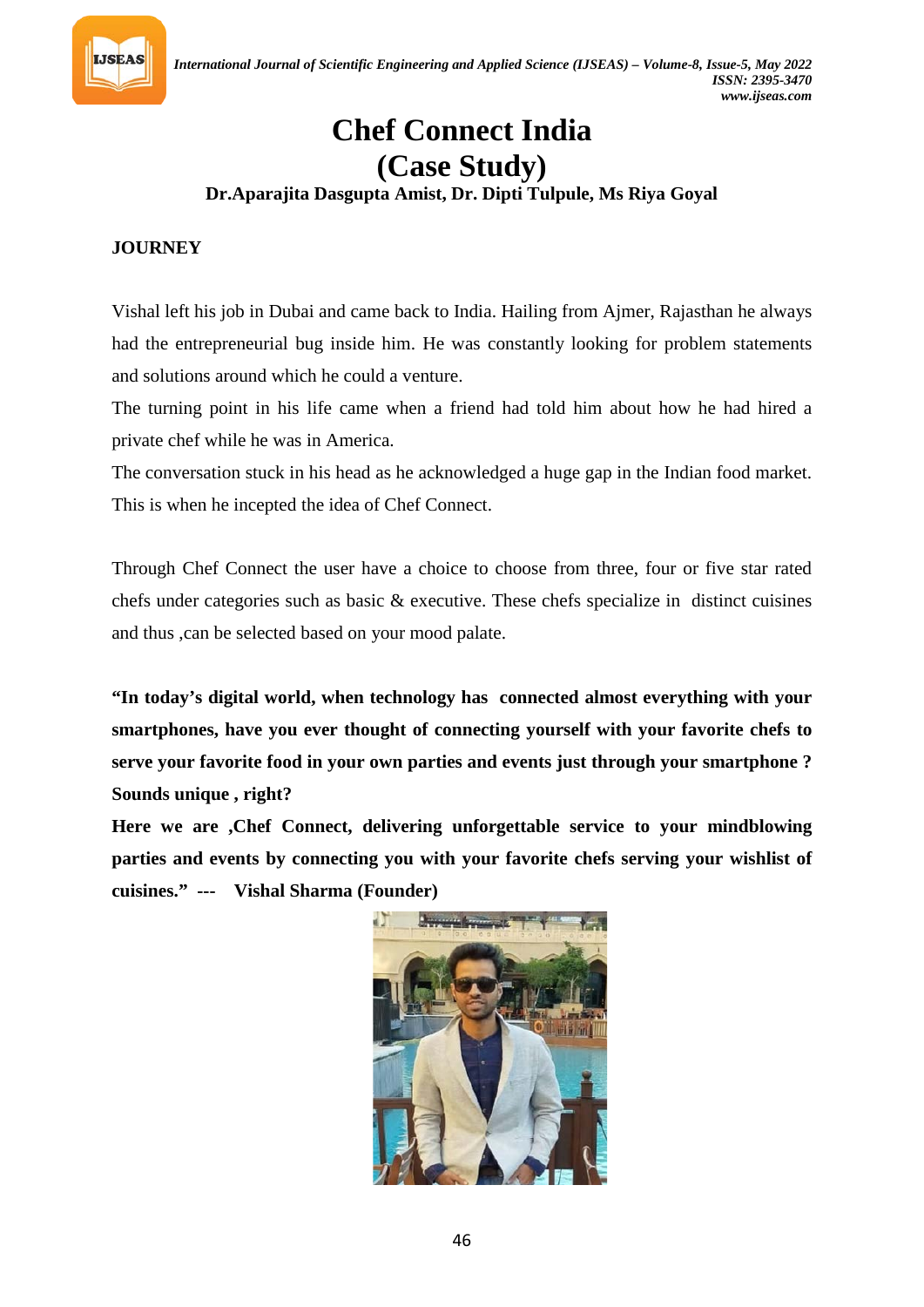

# **VALUE PROPOSITION**

Jaipur, Rajasthan based Chef Connect is a Private Chef Service connecting clients to 5-star Chefs for exquisite dining experience at their homes. They are delivering unforgettable service for their customers' mind-blowing parties and events by connecting them with their favourite chefs serving their wish-list of cuisines. Chef Connect eases the options of eating in, with a private chef and delivering remarkable service while making everlasting memories. They aim to make it easy for their customers to host any event any day at their convenience and not worry how it will turn out like.

Select Cafe and GE Profile Series freestanding ranges, vent hoods and over-the-range microwaves offer the Chef Connect feature. This feature allows you to synchronize the clocks on your range and over-the-range microwave as well as synchronize the range burners with the over-the-range microwave or vent hood vent fan and light. Both the range and microwave or vent hood must have the Chef Connect feature.

Although we are living in a modern era but poor home dining experiences , lack of quality in quick ready to eat home meals, unavailability of healthier alternatives to eating out are the core problems that have been surrounded us now, for a long period of time.

Chef Connect aims at providing modern solutions to all these problems.

### **A QUICK FIX TO ALL THE PROBLEMS**

Chef Connect provides on demand gourmet chefs at the doorstep , who brings all the ingredients and cook your meal at home.

It provides healthier , safer and improved dining which is suited best for family gatherings ,date night and for every special occasion of yours.

Not only this but meal kits are provided too which are easy to cook and have a great shelf life.

### **GUIDANCE TO USE THE APPLICATION**

Chef Connect uses Bluetooth technology to pair compatible Chef Connect ranges, hoods and over-the-range microwaves. To pair the microwave with the range, press and hold the Chef Connect pad for 3 seconds and follow the instructions that come with the microwave.

When paired with a Chef Connect range, the over-the-range microwave clock will sync to the range clock, so you only have to set or change one clock. Additionally, you can set the

47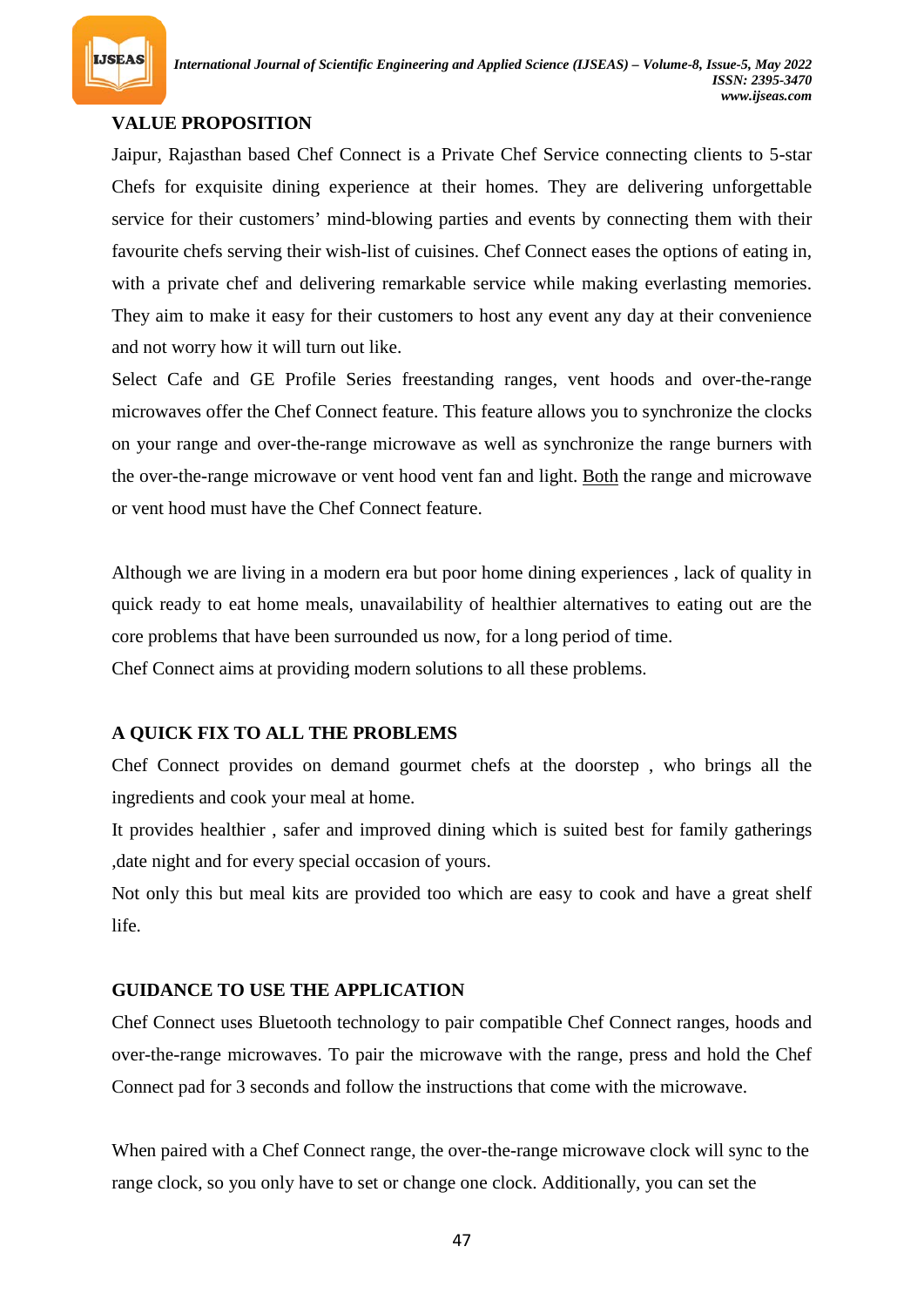

microwave surface light and/or the vent fan to come on automatically when the range burners are used. When the device is paired, the light and fan will turn ON at the Default Sync Settings upon receiving a command from the range or cooktop. It will remain ON at that setting until the user changes it.



## **TARGET MARKET**

Business to Business (B2B)

Chef Connect India provides chefs for corporate events and work as a manpower consultancy , wherein they supply permanent chefs to companies/restaurants. **Client Segment :** Construction, Collaboration, Events, Services **Target Companies :** Medium Enterprise, Large Enterprise, Small Enterprise **Target Geography:** India Business to Consumer (B2C)

Chef Connect India let it's customers hire private chef for their special events such as birthdays, weddings and many more.

**User Age:** 18 to 25, 26 to 34, 35 to 45

**User Income :** Upper – middle income , High Income

**Location:** India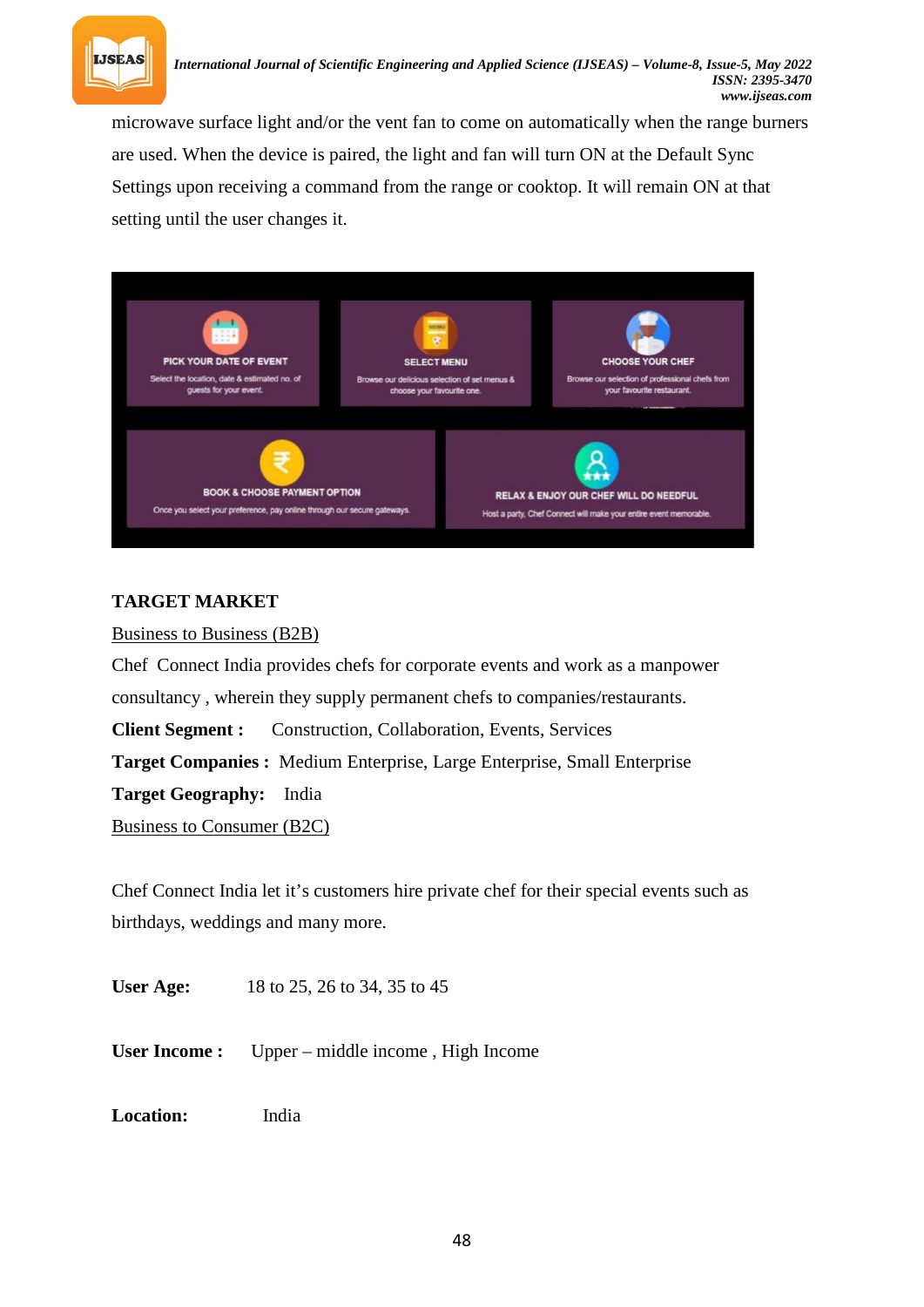

- $\triangleright$  According to the target market, Chef Connect India will be able to target a market size of more than 50% all over the world.
- $\triangleright$  The market value is estimated to increase through the years, reaching almost 40 billion Indian rupees in 2022.
- $\triangleright$  The market is expected to grow annually by 3.14%.



# **COMPETITIVE ANALYSIS**

Some of the competitors are COOX, GARNICHE, TAKEACHEF, FROZIT.

|                  | Gourmet                   | <b>Provide</b>            | On          | <b>User</b>               | <b>Ready</b> | <b>Affordability</b>      |
|------------------|---------------------------|---------------------------|-------------|---------------------------|--------------|---------------------------|
|                  | chef at                   | <b>Ingredients</b>        | demand      | friendly                  | to eat       |                           |
|                  | home                      |                           | booking     | process                   | meal         |                           |
|                  |                           |                           |             |                           | kits         |                           |
| <b>COOX</b>      | ✓                         | $\boldsymbol{\mathsf{x}}$ | $\mathbf x$ | $\mathbf x$               | $\mathbf x$  |                           |
| <b>GARNICHE</b>  |                           |                           | $\mathbf x$ | $\boldsymbol{\mathsf{x}}$ | $\mathbf x$  |                           |
| <b>TAKEACHEF</b> | ✓                         | $\checkmark$              | $\mathbf x$ | $\boldsymbol{\mathsf{x}}$ | $\mathbf x$  | $\boldsymbol{\mathsf{x}}$ |
| <b>FROZIT</b>    | $\boldsymbol{\mathsf{x}}$ | $\boldsymbol{\mathsf{x}}$ | $\mathbf x$ | $\boldsymbol{\mathsf{x}}$ |              |                           |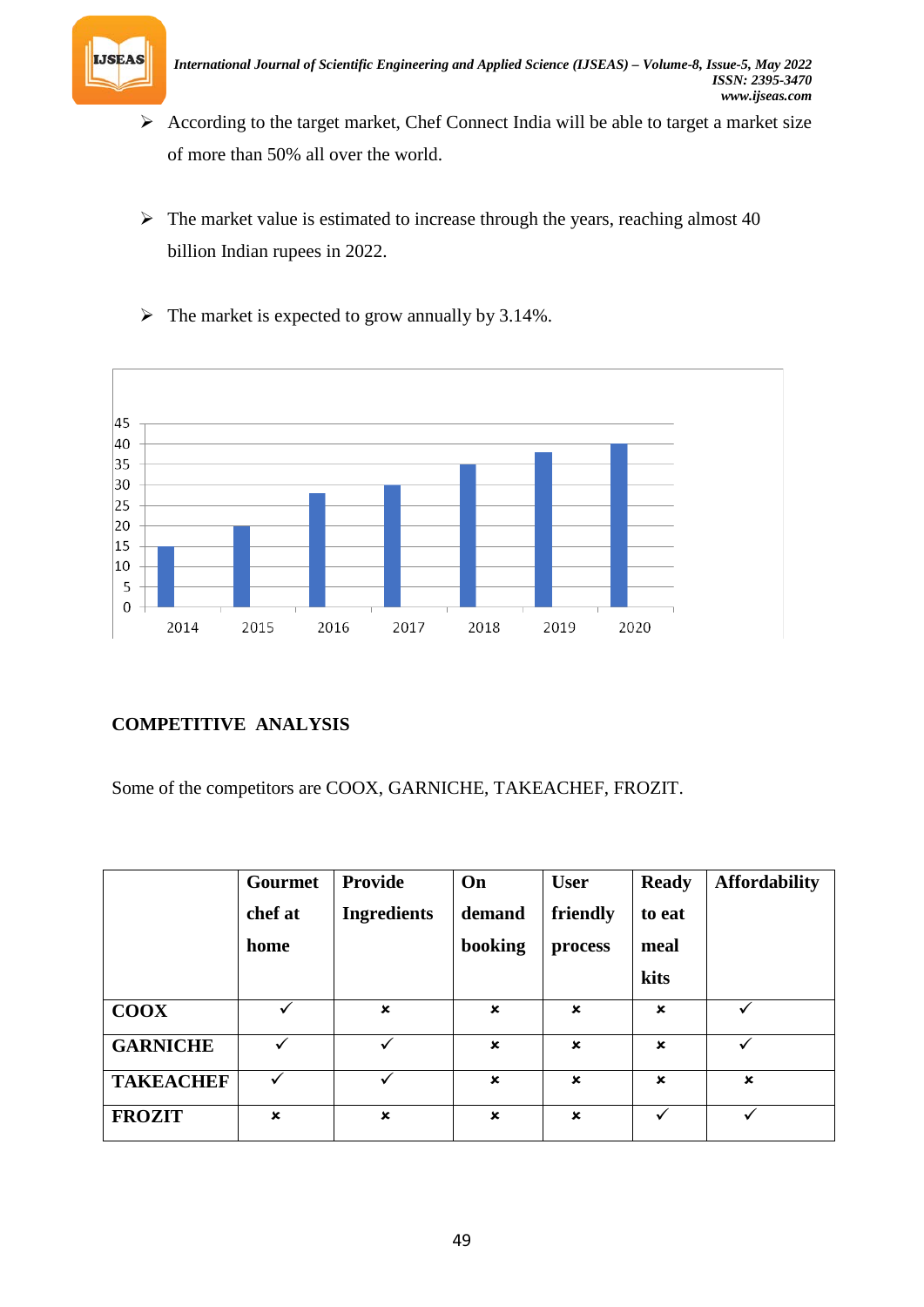

## **KEY COMPETITIVE ADVANTAGES**

The core fields where Chef Connects excel are :-

- First in India in luxury Dining :- A portal for Private chefs from renowned brands.
- Affordability :- Expenses for the services alone.
- Profiles:- Chefs, experience, cuisine expertise, reviews
- Convenience:- Choose a chef, a cuisine and a date.
- Customize package:- Get your customized food at your doorstep.
- If you want to cook your own recipe it will supply you the best ingredients at your doorstep with the menu from premium chef.
- As the tie-ups with chefs has improved, so is the reach to every nook and corner of India
- Every other person who wants to enjoy a specific cuisine at home can have a less tedious process to achieve it.

## **CUSTOMER BASE AND SERVICES OFFERED**

The idea behind Chef Connect is so astounding that it has become first choice of Indian Celebrities.

A user has two choices, pay Rs. 799 per head and let the chef bring all the ingredients and prepare the delicacies in your kitchen or alternatively, the user can just book the chef and provide the ingredients themselves.

 $\triangleright$  Chef Connect India has following services to offer: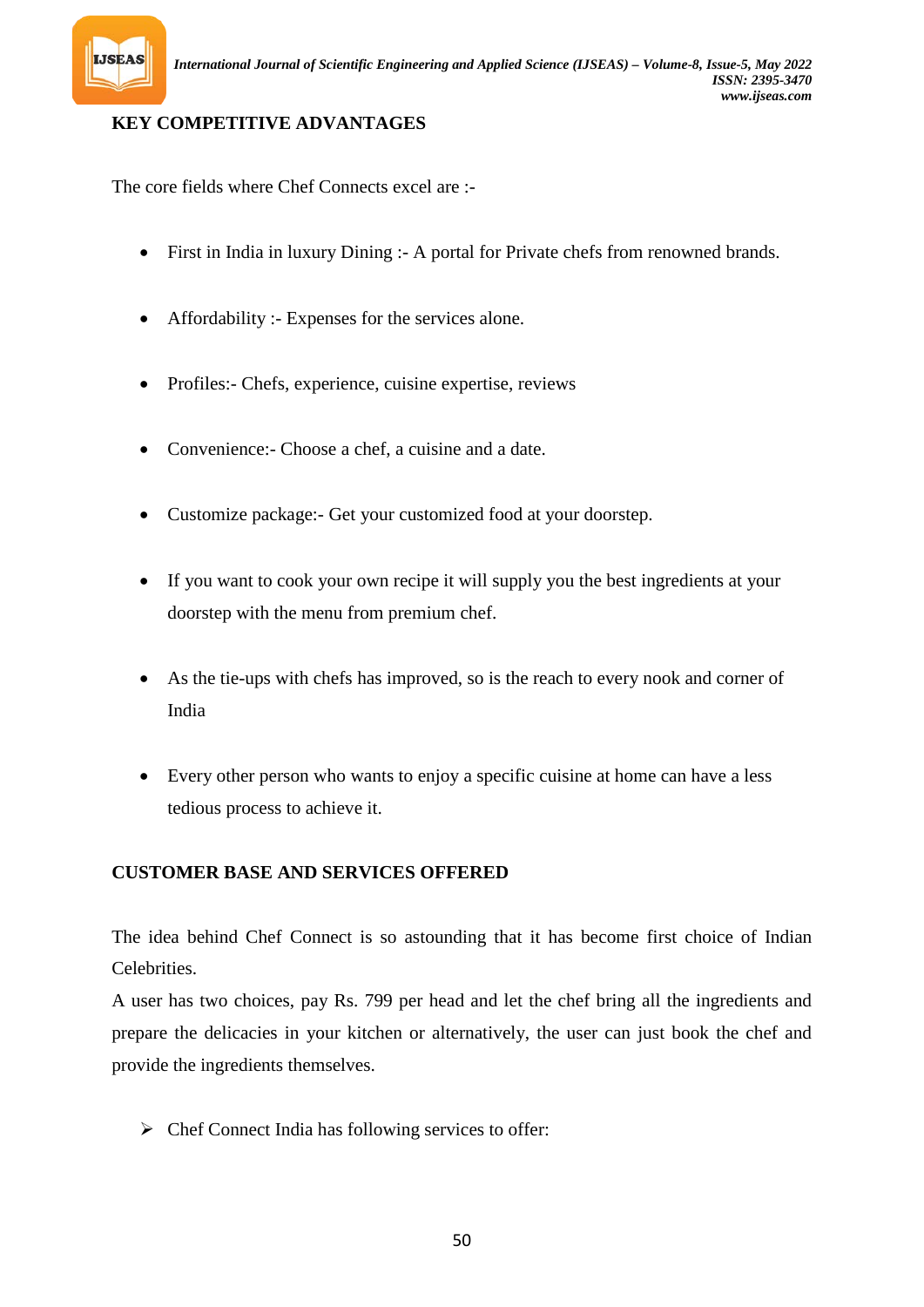

- Hire a private chef with/without ingredients.
- Manpower solutions that are required by huge crises or event management companies.
- The culinary sessions are taught by different chefs who specialize in specific dishes.
- Restaurant menu selection through consultancy services.

Chef Connect has catered to  $50+$  customers in just 150 days & has a strong collaborative network of 70+ chefs across the country.



### **NEED TO CHOOSE CHEF CONNECT**

Well, when you travelled miles didn't you miss the taste of home, you did right? Chef Connect is here at your rescue. No matter what food you are craving, it has all of it for you.

An important criterion it follows is the quality of food and service it provide hence health is never compromised at any cost.

Hiring a private chef is a more reasonable and sensible choice when you want to organize an event. While keeping the present scenario of a pandemic in mind, it is necessary to be judicious about the places we're exposed to, hence